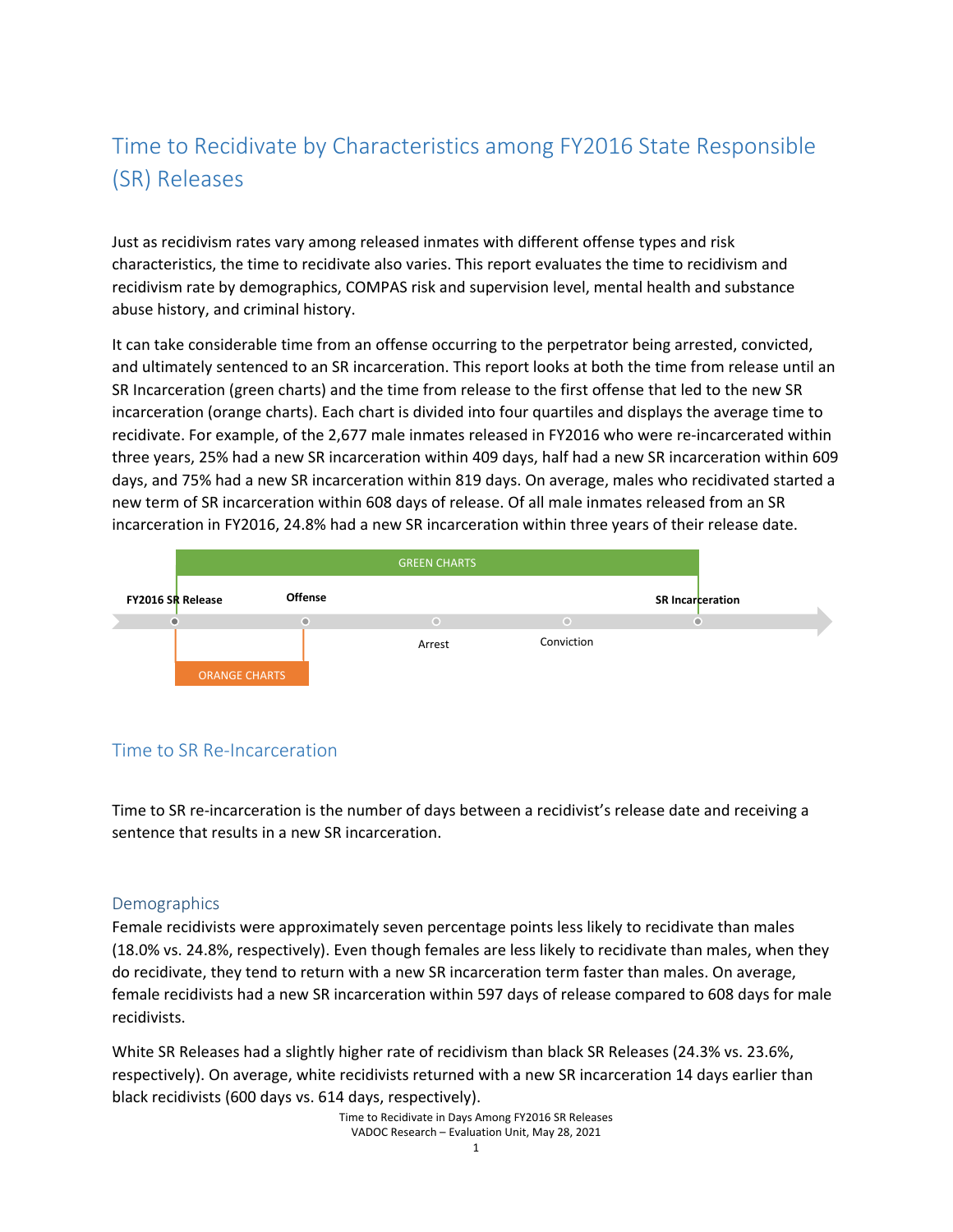Inmates who were younger at release were more likely to recidivate and spent fewer days in the community before returning to DOC custody. Inmates released between the ages of 50 and 59 years had a recidivism rate of 18.8% compared to 29.9% for inmates released under 30 years of age. For recidivists released under 30 years of age, half had a new SR incarceration within 588 days compared to 630 days for recidivists released between the ages of 50 and 59.

# COMPAS Risk and Supervision Level

The COMPAS risk of recidivism scale correlated with both time to recidivate and likelihood of recidivating. Over half (54%) of recidivist did not have a COMPAS risk assessment prior to release, mostly due to the high percentage of SR Releases (49%) who spent their entire term of incarceration in a jail. Inmates who scored "High" on their last COMPAS risk assessment prior to release were more likely to recidivate and spent less time in the community before recidivating than those who did not. Nearly 30% of inmates who scored "High" on their last COMPAS risk assessment prior to release were re‐ incarcerated within three years of release, compared to 11.6% of inmates who scored "Low." Recidivists who scored "High" on the COMPAS risk of recidivism scale spent, on average, 610 days in the community after release, whereas those who scored "Medium" or "Low" spent 638 days and 665 days, respectively, in the community before recidivating.

Recidivists who scored "Highly Probable" on the COMPAS substance abuse needs scale spent an average of 631 days in the community prior to recidivating. A quarter had a new SR incarceration within 445 days, 50% had a new incarceration within 634 days, and 75% had a new incarceration within 829 days. Recidivists who scored "Unlikely" on the COMPAS substance abuse needs scale averaged 611 days before a new SR incarceration, 20 days fewer than those who scored "Highly Probable." This may be reflective of the continuity of substance use treatment coordinated for those deemed higher risk upon release into the community.

Comparing released inmates' first COMPAS assessment after release (recommended supervision level) with their first actual assigned supervision level shows that probationers and parolees supervised below their recommended level of supervision were more likely to recidivate than those supervised at their recommended supervision level. Also, recidivists supervised below their recommended level returned to DOC custody eleven days earlier, on average, than those who were supervised at their recommended level of supervision (618 days vs. 629 days, respectively). Recidivists supervised above their recommended supervision level returned to DOC custody, on average, 18 days later than recidivists supervised at their recommended supervision level (647 days vs. 629 days, respectively). Among probationers and parolees identified as high risk after release who were supervised below their recommended supervision level, 41% recidivated compared to 36.8% of high risk probationers and parolees supervised at their recommended supervision level.

## Mental Health and Substance Abuse History

Inmates released with, or those with a history of, a minimal or mild mental health impairment were more likely to recidivate and spent less time in the community before returning to DOC custody with a new SR incarceration compared to inmates with no history of a mental health impairment. Recidivists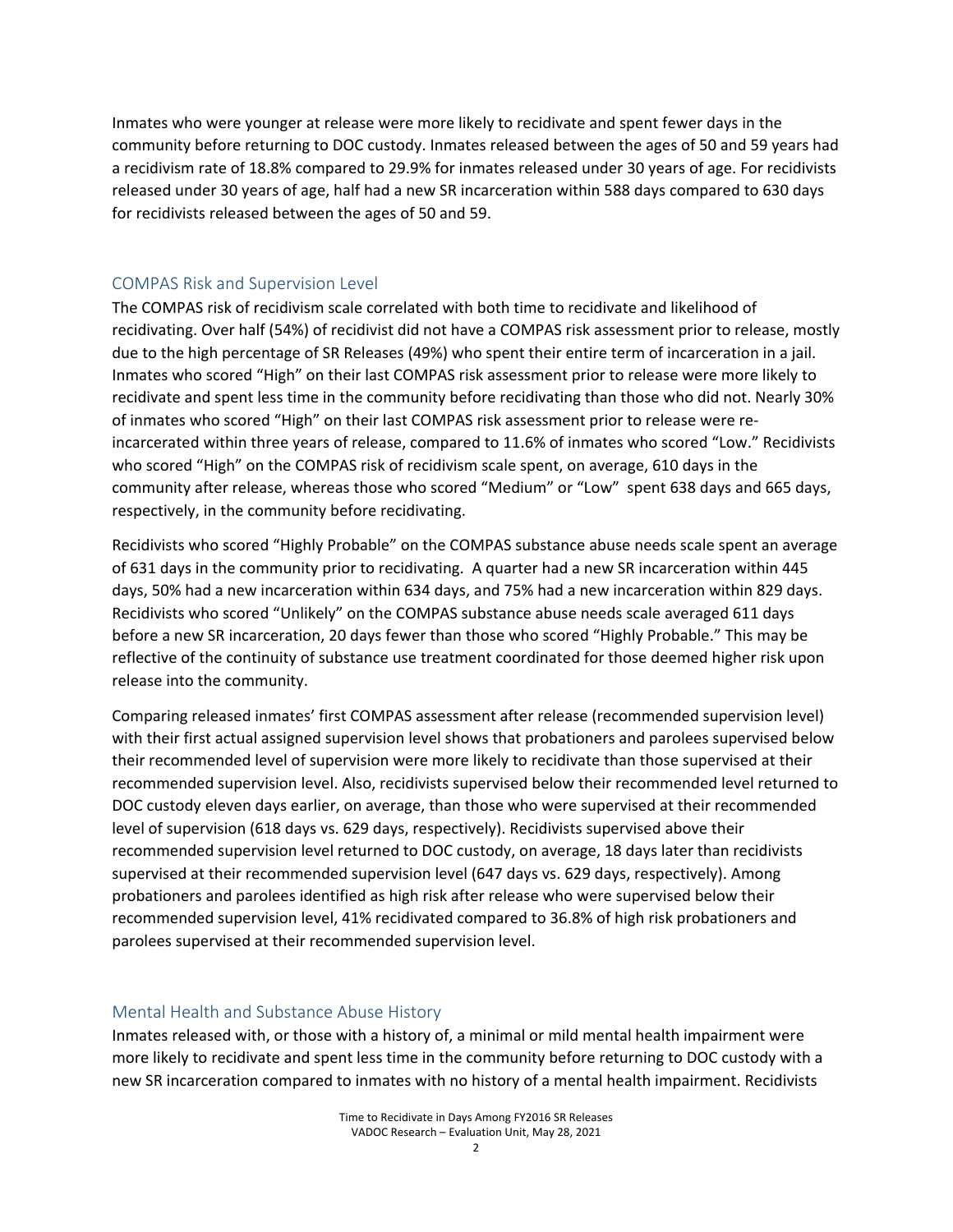with no history of a mental health impairment spent 626 days in the community, on average, prior to a new SR incarceration term compared to 581 days for those with a minimal mental health impairment and 578 for those with a mild mental health impairment.

Although recidivists who tested positive for both opioids and cocaine had the highest recidivism rate of inmates with or without a history of positive substance use (38.4%), they spent more time in the community before returning to DOC custody than recidivists without a history of testing positive for opioids or cocaine or those with a history of testing positive for opioids or cocaine only. Released inmates with a history of substance abuse may be more likely to receive treatment during their time spent in the community, delaying their return to DOC custody. Eight percent of recidivists who had a history of testing positive for opioids and/or cocaine participated in substance abuse programming after their SR release, compared to 2% of recidivists who had no history of testing positive for either opioids or cocaine. Among recidivists, those who participated in substance abuse programming after release spent longer in the community before returning to DOC custody than those who did not. On average, recidivists who had a history of testing positive for both opioids and cocaine spent 114 more days in the community when they participated in substance abuse programming after release compared to those who did not (735 days vs. 621 days, respectively).

When looking at supervision level assignment by history of substance use, recidivists spent longer in the community when they were supervised at or above their recommended supervision level, except recidivists with a history of testing positive for cocaine only. However, recidivists with a history of only testing positive for cocaine returned to DOC custody 27 days earlier, on average, when supervised at a supervision level higher than recommended than those supervised at their recommended supervision level (609 days vs. 636 days, respectively).

Recidivists with five or more technical violations spent longer in the community before returning to DOC custody than recidivists with fewer technical violations (with the exception of recidivists with a history of testing positive for both opioids and cocaine). The increase in technical violations may indicate intermediate sanctions being given to these probationers and parolees, prolonging their time spent in the community before returning to DOC custody.

#### Criminal History

Consistent with previous results, SR Released inmates without any prior SR incarcerations and those who spent time in a DOC facility were less likely to recidivate and those who did recidivate spent longer in the community than inmates with a prior history of SR incarcerations or inmates who spent their entire SR term in a jail. Recidivists who spent their entire SR term in a jail spent, on average, 47 fewer days in the community before recidivating compared to recidivists who spent at least some time in a DOC facility (586 days vs. 633 days, respectively). Recidivists whose crime type for their most serious offense was drugs spent, on average, 40 days longer in the community before recidivating compared to recidivists whose crime type for their most serious offense was violent (630 days vs. 590 days, respectively).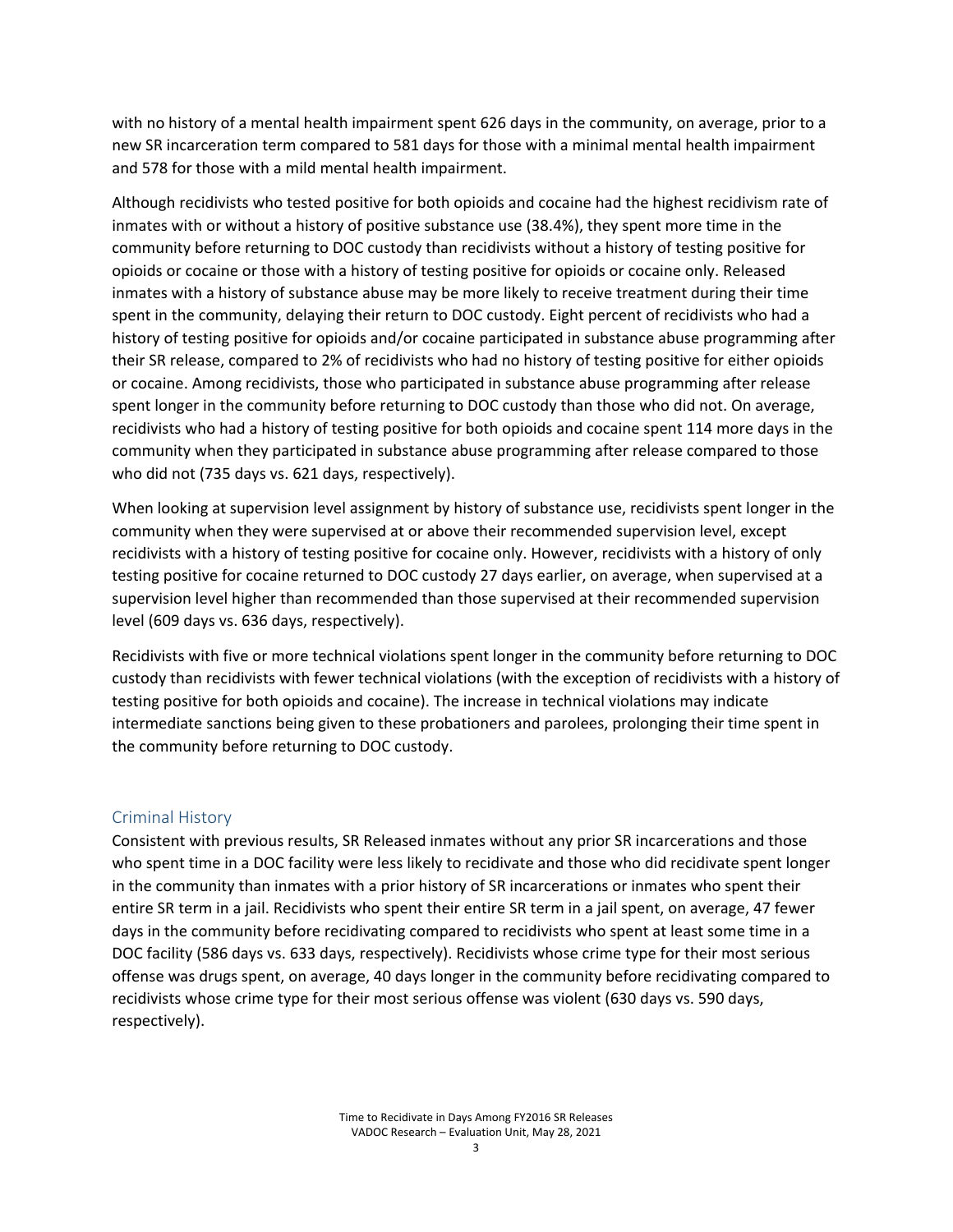Recidivists who returned to DOC custody with a technical probation revocation spent, on average, 18 fewer days in the community than recidivists with a new crime probation revocation, and 126 fewer days than recidivists with a new crime only offense.

On average, sex offenders who were re‐incarcerated with a sex offender registry violation spent 15 fewer days in the community than sex offenders who were re-incarcerated without a registry violation (512 days vs. 527 days, respectively).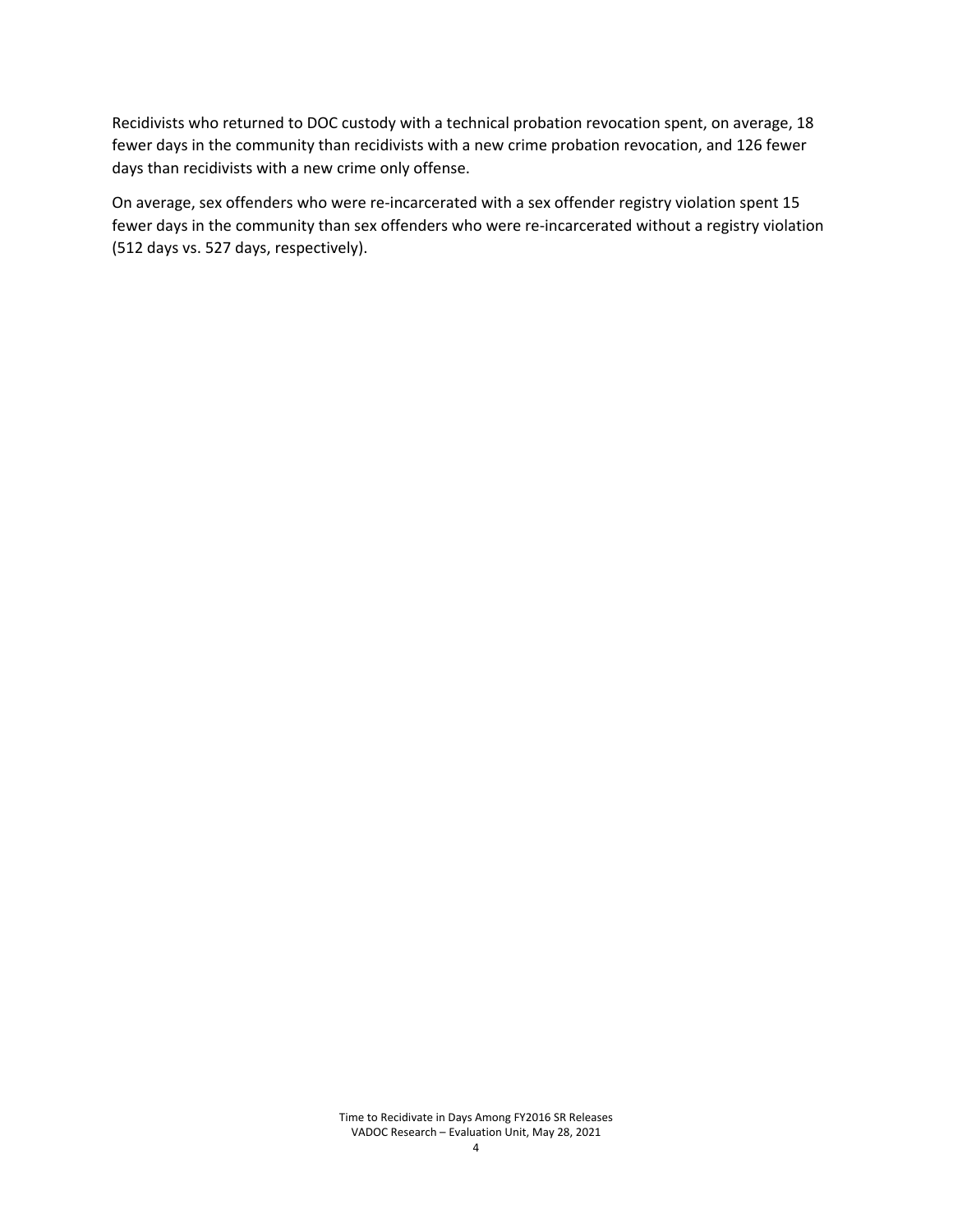|                                                                                             | Time to ReIncarceration in Days of FY2016 SR Releases (Total Recidivated N=2,997) |                          |                          |                          |                |            |                    |  |
|---------------------------------------------------------------------------------------------|-----------------------------------------------------------------------------------|--------------------------|--------------------------|--------------------------|----------------|------------|--------------------|--|
|                                                                                             | <b>Total</b>                                                                      |                          |                          |                          |                |            | Percent            |  |
| <b>Quartiles</b>                                                                            | <b>Recidivists</b>                                                                | 25th                     | 50th <sup>1</sup>        | <b>75th</b>              | 100th          | Average    | <b>Recidivated</b> |  |
| Gender                                                                                      |                                                                                   |                          |                          |                          |                |            |                    |  |
| Male                                                                                        | 2,677                                                                             | 409                      | 609                      | 819                      | 1,095          | 608        | 24.8%              |  |
| Female                                                                                      | 320                                                                               | 405                      | 597                      | 809                      | 1,090          | 597        | 18.0%              |  |
| Race                                                                                        |                                                                                   |                          |                          |                          |                |            |                    |  |
| Black<br>White                                                                              | 1,512<br>1,475                                                                    | 410<br>406               | 623<br>591               | 827<br>811               | 1,094<br>1,095 | 614<br>600 | 23.6%<br>24.3%     |  |
| Asian or Pacific Islander                                                                   | 5                                                                                 | 288                      | 407                      | 617                      | 740            | 443        | 11.9%              |  |
| American Indian or Alaskan Native                                                           | 3                                                                                 | 306                      | 553                      | $\overline{\phantom{a}}$ | 596            | 485        | 25.0%              |  |
| Unknown                                                                                     | $\overline{2}$                                                                    | 666                      | 773                      | $\overline{\phantom{a}}$ | 880            | 773        | 16.7%              |  |
| Age at Release                                                                              |                                                                                   |                          |                          |                          |                |            |                    |  |
| Under 30                                                                                    | 1,100                                                                             | 408                      | 588                      | 794                      | 1,095          | 594        | 29.9%              |  |
| 30-49                                                                                       | 1,538                                                                             | 411                      | 630                      | 827                      | 1,094          | 616        | 22.9%              |  |
| 50-59                                                                                       | 324                                                                               | 381                      | 606                      | 862                      | 1,093          | 608        | 18.8%              |  |
| 60-69                                                                                       | 32                                                                                | 440                      | 638                      | 842                      | 1,043          | 619        | 8.8%               |  |
| $70+$                                                                                       | 3                                                                                 | 219                      | 374                      | --                       | 634            | 409        | 5.8%               |  |
| <b>COMPAS Risk of Recidivism</b>                                                            |                                                                                   |                          |                          |                          |                |            |                    |  |
| High                                                                                        | 632                                                                               | 426                      | 607                      | 801                      | 1,085          | 610        | 29.9%              |  |
| Medium                                                                                      | 489                                                                               | 441                      | 655                      | 838                      | 1,094          | 638        | 22.6%              |  |
| Low                                                                                         | 262                                                                               | 468                      | 693                      | 885                      | 1,083          | 665        | 11.6%              |  |
| Not Reported                                                                                | 1,614                                                                             | 378                      | 578                      | 798                      | 1,095          | 587        | 26.8%              |  |
| <b>COMPAS Substance Abuse Needs Scale</b>                                                   |                                                                                   |                          |                          |                          |                |            |                    |  |
| Highly Probable                                                                             | 810                                                                               | 445                      | 634                      | 829                      | 1,092          | 631        | 24.1%              |  |
| Probable                                                                                    | 304                                                                               | 443                      | 662                      | 863                      | 1,094          | 647        | 19.2%              |  |
| Unlikely                                                                                    | 269                                                                               | 407                      | 606                      | 821                      | 1,093          | 611        | 17.0%              |  |
| Not Reported                                                                                | 1,614                                                                             | 378                      | 578                      | 798                      | 1,095          | 587        | 26.8%              |  |
| Supervised at Recommended Level <sup>2</sup>                                                |                                                                                   |                          |                          |                          |                |            |                    |  |
| Lower                                                                                       | 583                                                                               | 417                      | 612                      | 826                      | 1,087          | 618        | 40.2%              |  |
| Same                                                                                        | 1,421                                                                             | 445                      | 633                      | 822                      | 1,095          | 629        | 28.1%              |  |
| Higher                                                                                      | 492                                                                               | 449                      | 642                      | 868                      | 1,091          | 647        | 15.6%              |  |
| No Supervision Obligations                                                                  | 191                                                                               | 352                      | 576                      | 811                      | 1,086          | 572        | 10.6%              |  |
| No COMPAS Assessment<br>High Risk Probationers Supervised at Recommended Level <sup>2</sup> | 310                                                                               | 231                      | 387                      | 644                      | 1,094          | 445        | 28.5%              |  |
|                                                                                             |                                                                                   |                          |                          |                          |                |            |                    |  |
| Lower                                                                                       | 566                                                                               | 416                      | 612                      | 822                      | 1,087          | 617        | 41.0%              |  |
| Same                                                                                        | 32                                                                                | 346                      | 688<br>421               | 827<br>421               | 1,052<br>421   | 629        | 36.8%              |  |
| No Supervision Obligations<br><b>Mental Health Code</b>                                     | $\mathbf 1$                                                                       | 421                      |                          |                          |                | 421        | 9.1%               |  |
| MH-X Appropriate for Field Unit or Work Center                                              | 4                                                                                 | 148                      | 519                      | 919                      | 1,023          | 528        | 21.1%              |  |
| MH-0 No history or current evidence of impairment                                           | 1,400                                                                             | 426                      | 636                      | 834                      | 1,093          | 626        | 23.5%              |  |
| MH-1 Minimal Impairment                                                                     | 186                                                                               | 384                      | 571                      | 774                      | 1,090          | 581        | 25.1%              |  |
| MH-2 Mild Impairment                                                                        | 423                                                                               | 378                      | 568                      | 781                      | 1,082          | 578        | 26.0%              |  |
| MH-3 Moderate Impairment                                                                    | 6                                                                                 | 389                      | 566                      | 713                      | 806            | 562        | 11.8%              |  |
| MH-4 Severe Impairment                                                                      | 3                                                                                 | 267                      | 554                      | $\overline{\phantom{a}}$ | 563            | 461        | 33.3%              |  |
| MH-S2 Diagnosis of Serious Mental Illness                                                   | $\overline{\phantom{a}}$                                                          | $\overline{\phantom{a}}$ | $\overline{\phantom{a}}$ | $\overline{\phantom{a}}$ | --             | --         | --                 |  |
| Not Reported                                                                                | 975                                                                               | 400                      | 587                      | 812                      | 1,095          | 598        | 23.5%              |  |
|                                                                                             |                                                                                   |                          |                          |                          |                |            |                    |  |

<sup>1</sup>50th percentile=Median.

<sup>2</sup> First Supervision level assigned after release was compared to the first COMPAS recommended supervision level after release. Note: As of Data Copy Date 02/26/2021.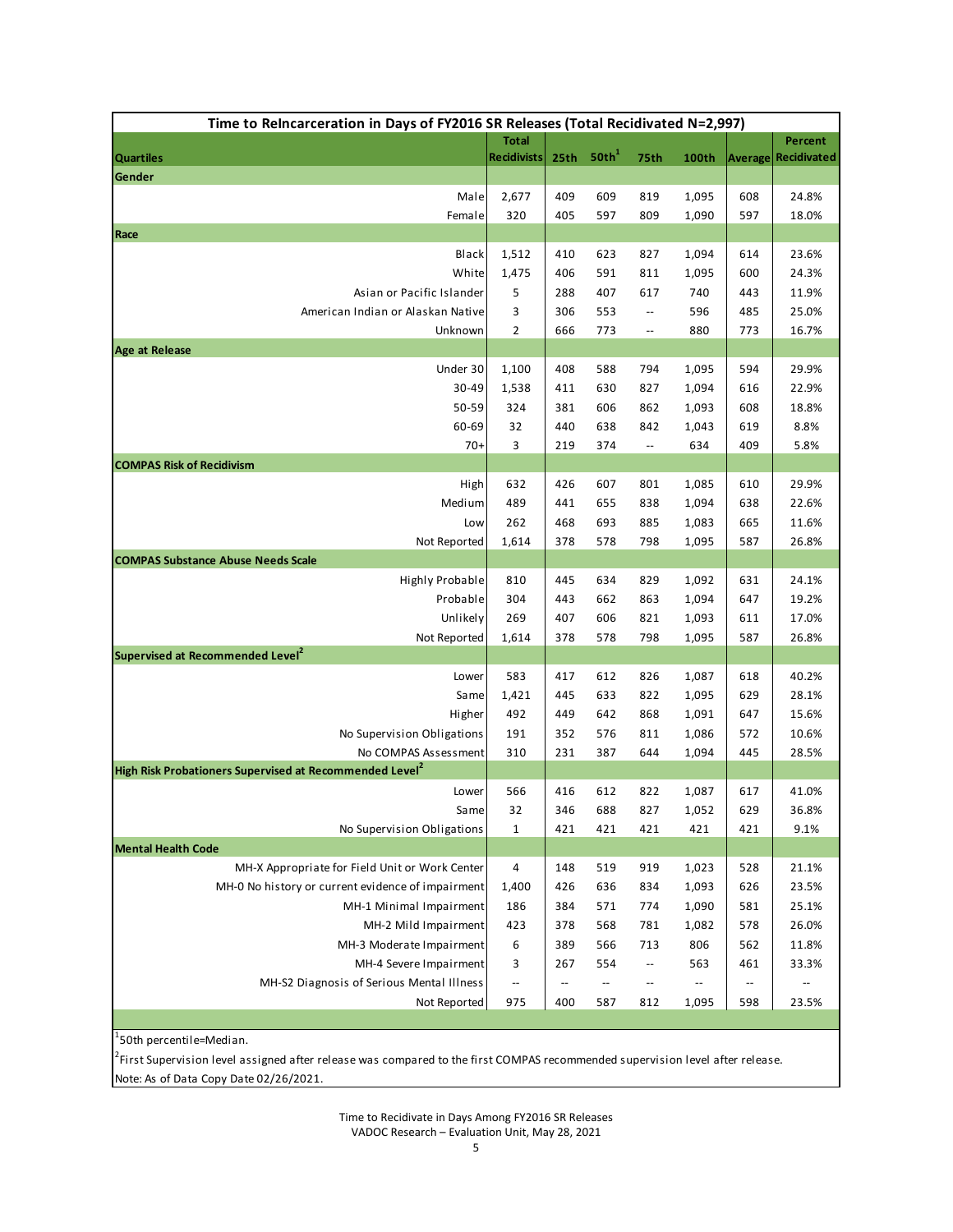| Time to ReIncarceration in Days of FY2016 SR Releases (Total Recidivated N=2,997)                     |                    |            |                   |            |              |            |                    |  |  |
|-------------------------------------------------------------------------------------------------------|--------------------|------------|-------------------|------------|--------------|------------|--------------------|--|--|
|                                                                                                       | <b>Total</b>       |            |                   |            |              |            | Percent            |  |  |
| <b>Quartiles</b>                                                                                      | <b>Recidivists</b> | 25th       | 50th <sup>1</sup> | 75th       | 100th        | Average    | <b>Recidivated</b> |  |  |
| <b>History of Positive Drug Tests<sup>3</sup></b>                                                     |                    |            |                   |            |              |            |                    |  |  |
| Negative both Opioids and Cocaine                                                                     | 1,432              | 385        | 597               | 815        | 1,094        | 596        | 18.3%              |  |  |
| Positive Only Cocaine                                                                                 | 632                | 410        | 606               | 827        | 1,095        | 612        | 33.2%              |  |  |
| Positive Only Opioids                                                                                 | 413                | 422        | 611               | 816        | 1,093        | 609        | 27.7%              |  |  |
| Positive both Opioids and Cocaine<br>Substance Abuse Program Participation After Release <sup>3</sup> | 520                | 448        | 644               | 819        | 1,085        | 630        | 38.4%              |  |  |
| <b>Negative both Opioids and Cocaine</b>                                                              | 1,432              | 385        | 597               | 815        | 1,094        | 596        | 18.3%              |  |  |
| No                                                                                                    | 1,397              | 382        | 588               | 812        | 1,094        | 593        | 18.3%              |  |  |
| Yes                                                                                                   | 35                 | 527        | 769               | 868        | 1,089        | 711        | 20.8%              |  |  |
| <b>Positive only Cocaine</b>                                                                          | 632                | 410        | 606               | 827        | 1,095        | 612        | 33.2%              |  |  |
| No                                                                                                    | 587                | 408        | 596               | 818        | 1,095        | 606        | 33.5%              |  |  |
| Yes                                                                                                   | 45                 | 528        | 707               | 890        | 1,085        | 694        | 29.4%              |  |  |
| <b>Positive only Opioids</b>                                                                          | 413                | 422        | 611               | 816        | 1,093        | 609        | 27.7%              |  |  |
| No                                                                                                    | 381                | 419        | 605               | 815        | 1,093        | 605        | 27.2%              |  |  |
| Yes                                                                                                   | 32                 | 449        | 686               | 828        | 1,056        | 658        | 36.4%              |  |  |
| <b>Positive Opioids and Cocaine</b>                                                                   | 520                | 448        | 644               | 819        | 1,085        | 630        | 38.4%              |  |  |
| No                                                                                                    | 479                | 443        | 634               | 808        | 1,085        | 621        | 38.9%              |  |  |
| Yes                                                                                                   | 41                 | 564        | 758               | 932        | 1,083        | 735        | 33.6%              |  |  |
| Supervised at Recommended Level by History of Positive Drug Test <sup>2,3</sup>                       |                    |            |                   |            |              |            |                    |  |  |
| <b>Negative both Opioids and Cocaine</b>                                                              | 1,432              | 385        | 597               | 815        | 1,094        | 596        | 18.3%              |  |  |
| Lower                                                                                                 | 240                | 378        | 605               | 832        | 1,087        | 605        | 34.9%              |  |  |
| Same                                                                                                  | 608                | 439        | 622               | 811        | 1,094        | 619        | 23.1%              |  |  |
| Higher                                                                                                | 263                | 455        | 644               | 868        | 1,091        | 652        | 11.7%              |  |  |
| No Supervision Obligations                                                                            | 122                | 310        | 573               | 802        | 1,063        | 558        | 8.8%               |  |  |
| No COMPAS Assessment                                                                                  | 199                | 235        | 392               | 707        | 1,094        | 460        | 23.5%              |  |  |
| <b>Positive Only Cocaine</b>                                                                          | 632                | 410        | 606               | 827        | 1,095        | 612        | 33.2%              |  |  |
| Lower                                                                                                 | 140                | 415        | 630               | 831        | 1,078        | 631        | 41.3%              |  |  |
| Same                                                                                                  | 334                | 441        | 631               | 850        | 1,095        | 636        | 35.5%              |  |  |
| Higher                                                                                                | 85                 | 405        | 559               | 839        | 1,072        | 609        | 25.9%              |  |  |
| No Supervision Obligations                                                                            | 27                 | 331        | 560               | 771        | 1,022        | 539        | 13.4%              |  |  |
| No COMPAS Assessment                                                                                  | 46                 | 238        | 394               | 585        | 1,081        | 432        | 49.5%              |  |  |
| <b>Positive Only Opioids</b>                                                                          | 413                | 422        | 611               | 816        | 1,093        | 609        | 27.7%              |  |  |
| Lower                                                                                                 | 70                 | 434        | 602               | 782        | 1,080        | 607        | 41.7%              |  |  |
| Same                                                                                                  | 204                | 452        | 641               | 827        | 1,093        | 625        | 27.9%              |  |  |
| Higher                                                                                                | 72                 | 451        | 669               | 887        | 1,078        | 657        | 19.5%              |  |  |
| No Supervision Obligations                                                                            | 30                 | 421        | 573               | 840        | 1,086        | 619        | 22.4%              |  |  |
| No COMPAS Assessment<br><b>Positive both Opioids and Cocaine</b>                                      | 37<br>520          | 187<br>448 | 379<br>644        | 583<br>819 | 917<br>1,085 | 422<br>630 | 43.0%<br>38.4%     |  |  |
| Lower                                                                                                 | 133                | 466        | 637               | 821        | 1,085        | 634        | 51.8%              |  |  |
| Same                                                                                                  | 275                | 468        | 668               | 819        | 1,083        | 644        | 37.1%              |  |  |
| Higher                                                                                                | 72                 | 469        | 633               | 879        | 1,067        | 660        | 34.0%              |  |  |
| No Supervision Obligations                                                                            | 12                 | 434        | 673               | 906        | 1,085        | 664        | 14.3%              |  |  |
| No COMPAS Assessment                                                                                  | 28                 | 222        | 343               | 552        | 825          | 391        | 47.5%              |  |  |
|                                                                                                       |                    |            |                   |            |              |            |                    |  |  |

<sup>1</sup>50th percentile=Median.

<sup>2</sup>First Supervision level assigned after release was compared to the first COMPAS recommended supervision level after release.

3 History of drug test was examined before or within three years of release (end of three year follow‐up for non‐recidivists or recidivated date for recidivists).

Note: As of Data Copy Date 02/26/2021.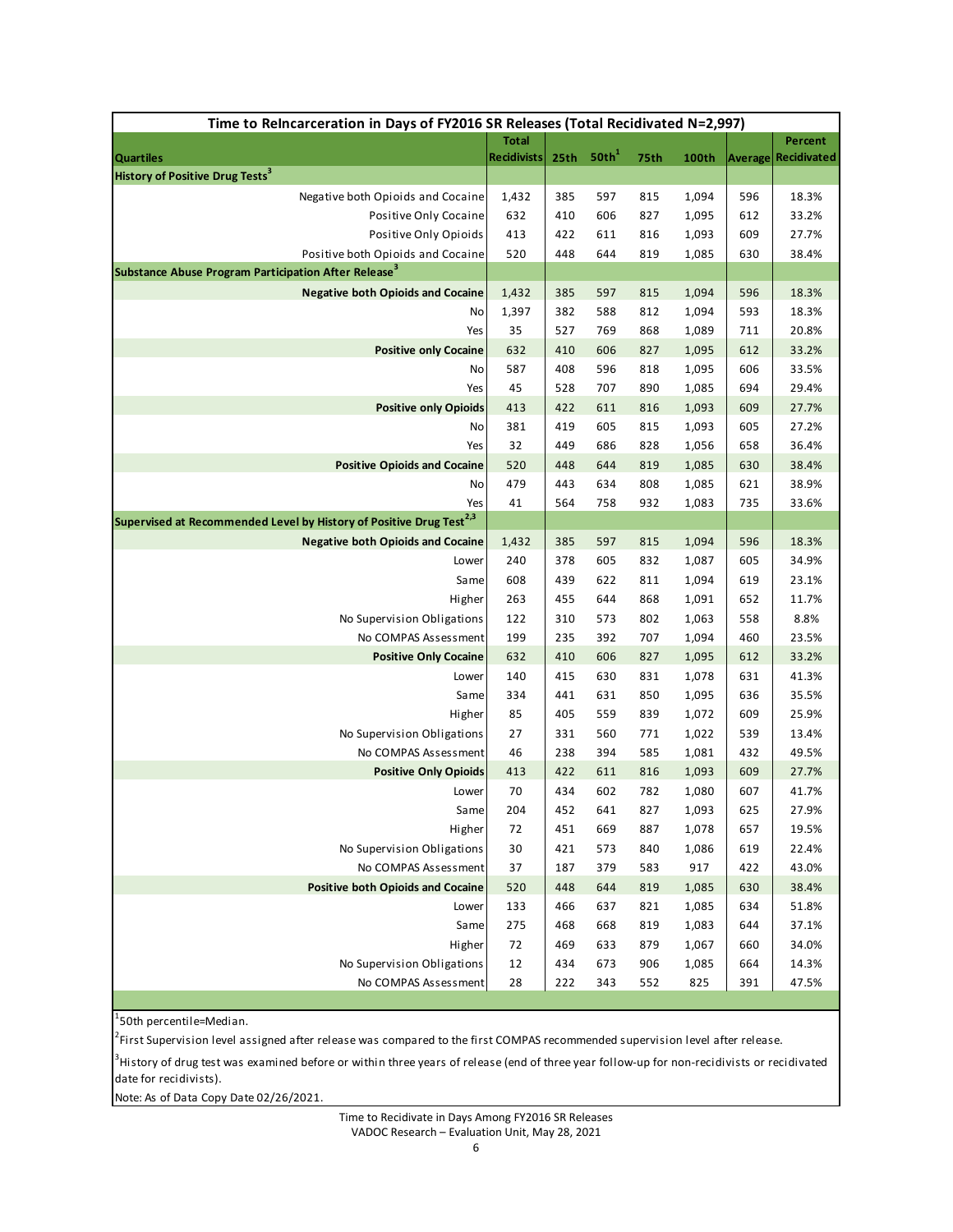| Time to ReIncarceration in Days of FY2016 SR Releases (Total Recidivated N=2,997) |                    |            |                   |                          |                |            |                |  |  |
|-----------------------------------------------------------------------------------|--------------------|------------|-------------------|--------------------------|----------------|------------|----------------|--|--|
|                                                                                   | <b>Total</b>       |            |                   |                          |                |            | Percent        |  |  |
| <b>Quartiles</b>                                                                  | <b>Recidivists</b> | 25th       | 50th <sup>1</sup> | 75th                     | 100th          | Average    | Recidivated    |  |  |
| Technical Violations by History of Positive Drug Test <sup>3</sup>                |                    |            |                   |                          |                |            |                |  |  |
| <b>Negative both Opioids and Cocaine</b>                                          | 1,432              | 385        | 597               | 815                      | 1,094          | 596        | 18.3%          |  |  |
| No Technical Violations                                                           | 1,030              | 407        | 606               | 817                      | 1,094          | 606        | 15.2%          |  |  |
| 1-2 Technical Violations                                                          | 191                | 309        | 541               | 753                      | 1,089          | 541        | 34.1%          |  |  |
| 3-4 Technical Violations                                                          | 138                | 346        | 580               | 824                      | 1,088          | 585        | 43.1%          |  |  |
| 5+ Technical Violations                                                           | 73                 | 351        | 615               | 867                      | 1,094          | 612        | 47.7%          |  |  |
| <b>Positive Only Cocaine</b><br>No Technical Violations                           | 632<br>326         | 410<br>417 | 606<br>634        | 827<br>831               | 1,095<br>1,095 | 612<br>628 | 33.2%<br>27.0% |  |  |
| 1-2 Technical Violations                                                          | 137                | 425        | 594               | 776                      | 1,085          | 593        | 40.9%          |  |  |
| 3-4 Technical Violations                                                          | 118                | 334        | 517               | 787                      | 1,087          | 564        | 48.8%          |  |  |
| 5+ Technical Violations                                                           | 51                 | 468        | 639               | 923                      | 1,078          | 676        | 43.2%          |  |  |
| <b>Positive Only Opioids</b>                                                      | 413                | 422        | 611               | 816                      | 1,093          | 609        | 27.7%          |  |  |
| No Technical Violations                                                           | 238                | 454        | 631               | 826                      | 1,086          | 628        | 21.6%          |  |  |
| 1-2 Technical Violations                                                          | 67                 | 316        | 609               | 777                      | 1,063          | 577        | 37.0%          |  |  |
| 3-4 Technical Violations                                                          | 61                 | 342        | 517               | 751                      | 1,093          | 551        | 49.2%          |  |  |
| 5+ Technical Violations                                                           | 47                 | 435        | 651               | 840                      | 1,056          | 633        | 58.0%          |  |  |
| <b>Positive both Opioids and Cocaine</b>                                          | 520                | 448        | 644               | 819                      | 1,085          | 630        | 38.4%          |  |  |
| No Technical Violations                                                           | 246                | 511        | 671               | 831                      | 1,085          | 665        | 31.0%          |  |  |
| 1-2 Technical Violations                                                          | 108                | 332        | 553               | 727                      | 1,085          | 554        | 47.2%          |  |  |
| 3-4 Technical Violations                                                          | 98                 | 452        | 632               | 831                      | 1,078          | 630        | 53.3%          |  |  |
| 5+ Technical Violations                                                           | 68                 | 389        | 675               | 826                      | 1,065          | 626        | 46.6%          |  |  |
| <b>Previous SR Incarcerations</b>                                                 |                    |            |                   |                          |                |            |                |  |  |
| No previous SR terms                                                              | 1,316              | 420        | 609               | 822                      | 1,095          | 615        | 19.5%          |  |  |
| 1 previous SR term                                                                | 728                | 415        | 612               | 802                      | 1,094          | 610        | 24.8%          |  |  |
| 2 previous SR terms                                                               | 440                | 362        | 577               | 813                      | 1,090          | 584        | 30.4%          |  |  |
| 3 previous SR terms                                                               | 252                | 371        | 634               | 845                      | 1,085          | 612        | 35.0%          |  |  |
| 4 previous SR terms                                                               | 134                | 423        | 610               | 811                      | 1,079          | 596        | 36.6%          |  |  |
| 5 or more previous SR terms                                                       | 127                | 378        | 559               | 765                      | 1,093          | 586        | 39.3%          |  |  |
| <b>Location History</b>                                                           |                    |            |                   |                          |                |            |                |  |  |
| DOC Facility Releases                                                             | 1,340              | 442        | 639               | 833                      | 1,093          | 633        | 21.0%          |  |  |
| Jail Only Releases                                                                | 1,657              | 370        | 577               | 800                      | 1,095          | 586        | 26.9%          |  |  |
| <b>Good Time Earning Rate</b>                                                     |                    |            |                   |                          |                |            |                |  |  |
| Level 1 (4.5 days per 30)                                                         | 2,507              | 402        | 609               | 821                      | 1,095          | 607        | 23.1%          |  |  |
| Level 2 (3.0 days per 30)                                                         | 147                | 442        | 654               | 833                      | 1,082          | 629        | 24.1%          |  |  |
| Level 3 (1.5 days per 30)                                                         | 65                 | 409        | 602               | 765                      | 1,036          | 586        | 25.5%          |  |  |
| Level 4 (0 days per 30)                                                           | 275                | 411        | 589               | 780                      | 1,093          | 595        | 33.1%          |  |  |
| Not Yet Calculated                                                                | 3                  | 906        | 1,014             | $\overline{\phantom{a}}$ | 1,056          | 992        | 18.8%          |  |  |
| <b>Crime Type</b><br>Violent                                                      | 834                | 392        | 577               | 797                      | 1,095          | 590        | 21.4%          |  |  |
| Property/Public Order                                                             | 1,524              | 410        | 608               | 816                      | 1,094          | 606        | 27.0%          |  |  |
| Drug                                                                              | 639                | 434        | 649               | 853                      | 1,094          | 630        | 21.2%          |  |  |
| Violent by §17.1-805                                                              |                    |            |                   |                          |                |            |                |  |  |
| No                                                                                | 1,201              | 413        | 637               | 834                      | 1,094          | 620        | 20.5%          |  |  |
| Yes                                                                               | 1,796              | 406        | 597               | 807                      | 1,095          | 598        | 26.8%          |  |  |
|                                                                                   |                    |            |                   |                          |                |            |                |  |  |

<sup>1</sup>50th percentile=Median.

3 History of drug test was examined before or within three years of release (end of three year follow‐up for non‐recidivists or recidivated date for recidivists).

Note: As of Data Copy Date 02/26/2021.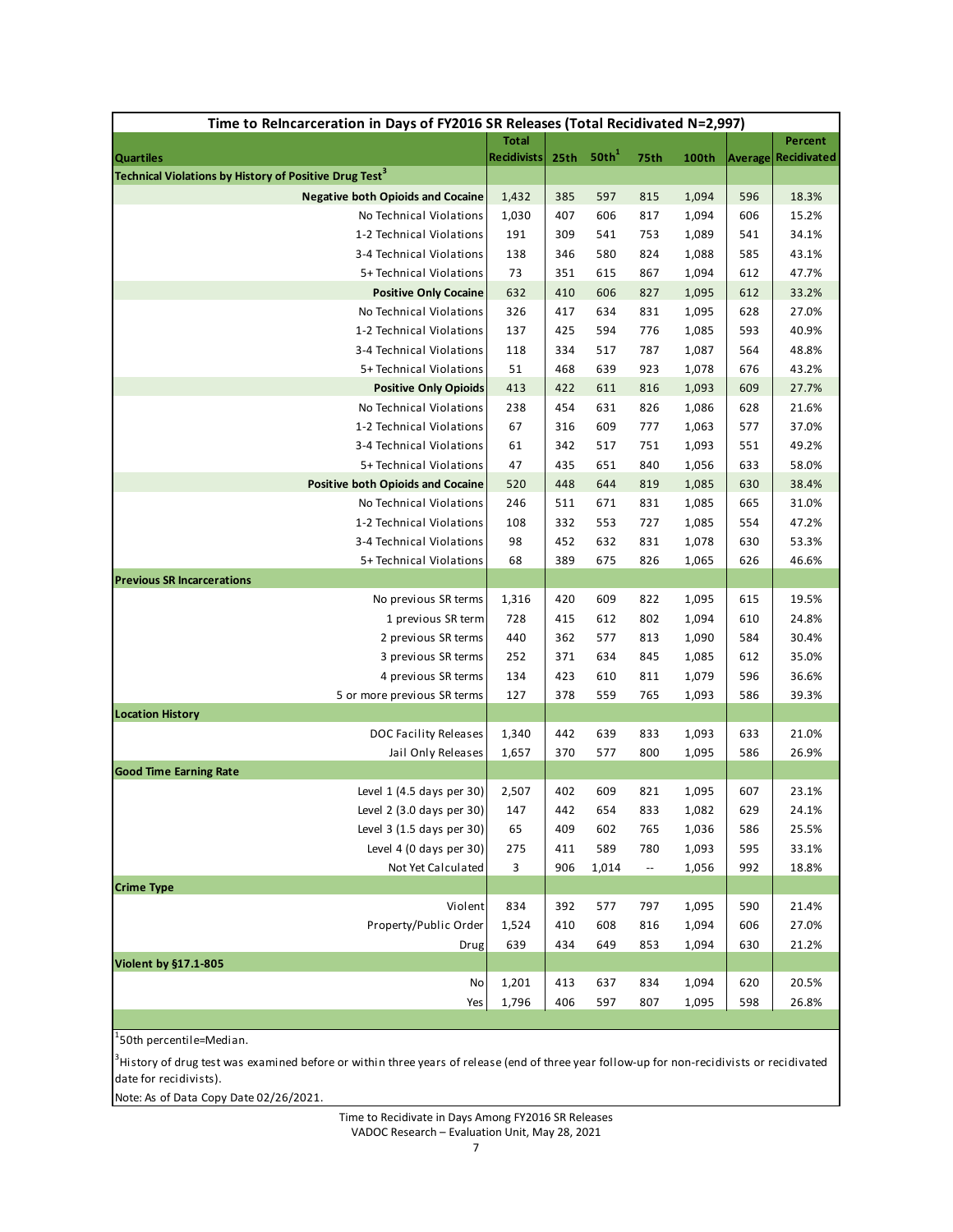| Time to ReIncarceration in Days of FY2016 SR Releases (Total Recidivated N=2,997) |                          |                          |                          |                          |              |     |                            |  |  |
|-----------------------------------------------------------------------------------|--------------------------|--------------------------|--------------------------|--------------------------|--------------|-----|----------------------------|--|--|
|                                                                                   | <b>Total</b>             |                          |                          |                          |              |     | Percent                    |  |  |
| <b>Quartiles</b>                                                                  | <b>Recidivists</b>       | 25th                     | 50th <sup>1</sup>        | 75th                     | <b>100th</b> |     | <b>Average Recidivated</b> |  |  |
| <b>Most Serious Offense</b>                                                       |                          |                          |                          |                          |              |     |                            |  |  |
| Capital Murder                                                                    | $\overline{\phantom{a}}$ | $\overline{\phantom{a}}$ | $\overline{\phantom{a}}$ | $\overline{\phantom{a}}$ | --           | --  | 0.0%                       |  |  |
| Homicide-1st                                                                      | $\mathbf{1}$             | 967                      | 967                      | 967                      | 967          | 967 | 1.6%                       |  |  |
| Homicide-2nd                                                                      | $\overline{7}$           | 345                      | 385                      | 734                      | 765          | 522 | 16.3%                      |  |  |
| Manslaughter                                                                      | 10                       | 561                      | 651                      | 769                      | 1,063        | 676 | 10.5%                      |  |  |
| Abduction                                                                         | 34                       | 389                      | 617                      | 872                      | 1,089        | 622 | 14.6%                      |  |  |
| Rape/Sexual Assault                                                               | 141                      | 296                      | 504                      | 739                      | 1,078        | 519 | 22.6%                      |  |  |
| Robbery                                                                           | 212                      | 408                      | 570                      | 772                      | 1,085        | 589 | 20.6%                      |  |  |
| Assault                                                                           | 356                      | 420                      | 620                      | 822                      | 1,095        | 613 | 24.6%                      |  |  |
| Weapons                                                                           | 73                       | 407                      | 535                      | 823                      | 1,074        | 590 | 20.9%                      |  |  |
| Arsonl                                                                            | 16                       | 461                      | 668                      | 837                      | 1,052        | 659 | 20.3%                      |  |  |
| Burglary/B&E                                                                      | 335                      | 441                      | 604                      | 799                      | 1,086        | 617 | 29.6%                      |  |  |
| Larceny/Fraud                                                                     | 959                      | 393                      | 608                      | 820                      | 1,094        | 604 | 28.4%                      |  |  |
| Conspiracy                                                                        | 5                        | 343                      | 650                      | 724                      | 758          | 557 | 26.3%                      |  |  |
| Sex Offense                                                                       | 71                       | 312                      | 517                      | 829                      | 1,036        | 535 | 25.0%                      |  |  |
| DUI                                                                               | 61                       | 497                      | 658                      | 858                      | 1,064        | 645 | 18.4%                      |  |  |
| Habitual Offender                                                                 | 73                       | 430                      | 625                      | 835                      | 1,063        | 618 | 18.0%                      |  |  |
| Other Non-Violent                                                                 | $\sqrt{4}$               | 224                      | 556                      | 858                      | 929          | 546 | 21.1%                      |  |  |
| Drug Sales                                                                        | 345                      | 457                      | 676                      | 868                      | 1,094        | 649 | 19.3%                      |  |  |
| Drug Possession                                                                   | 294                      | 411                      | 606                      | 834                      | 1,093        | 608 | 23.9%                      |  |  |
| <b>Reincarceration Reason</b>                                                     |                          |                          |                          |                          |              |     |                            |  |  |
| Technical Probation Revocation                                                    | 715                      | 335                      | 538                      | 742                      | 1,094        | 550 | <u></u>                    |  |  |
| New Crime Probation Revocation                                                    | 1,712                    | 422                      | 617                      | 801                      | 1,095        | 608 |                            |  |  |
| Not a Probation Revocation, New Crime Only                                        | 570                      | 457                      | 714                      | 924                      | 1,093        | 676 |                            |  |  |
| Sex Offenders Return Reason $^{\mathtt{4}}$                                       |                          |                          |                          |                          |              |     |                            |  |  |
| All                                                                               | 305                      | 306                      | 495                      | 740                      | 1,090        | 523 | 27.8%                      |  |  |
| Registry Offense                                                                  | 85                       | 278                      | 484                      | 740                      | 1,078        | 512 |                            |  |  |
| Non-Registry Offense                                                              | 220                      | 317                      | 498                      | 747                      | 1,090        | 527 | $\overline{a}$             |  |  |
|                                                                                   |                          |                          |                          |                          |              |     |                            |  |  |
| <sup>1</sup> 50th percentile=Median.                                              |                          |                          |                          |                          |              |     |                            |  |  |

 $4$  Sex offenders were identified as those required to register.

Note: As of Data Copy Date 02/26/2021.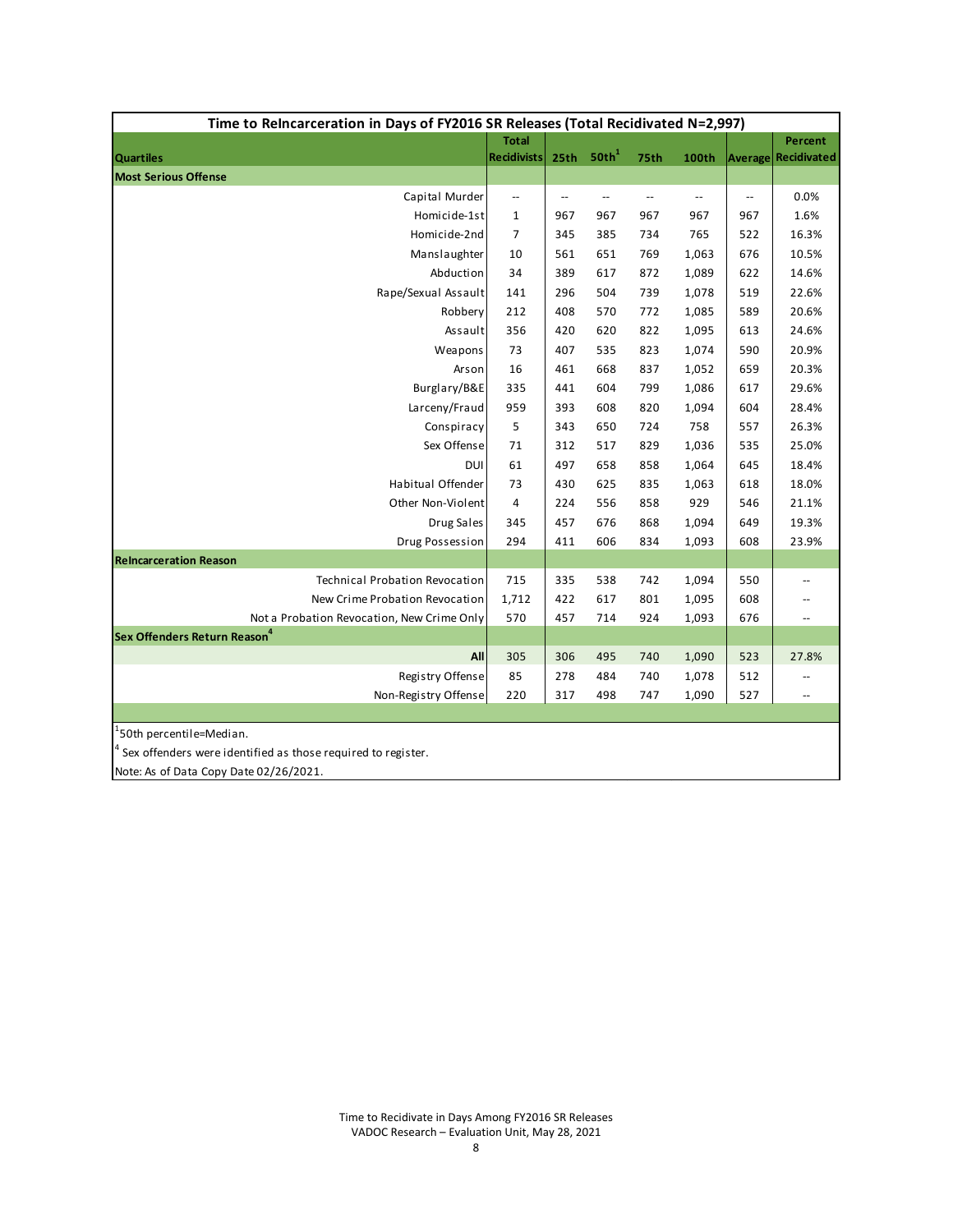# Time to First Offense after Release

Time to first offense is the number of days between a recidivist's release date and the date of the offense that led to a new SR term. 1,122 recidivists who were re-incarcerated within three years of release are excluded from this analysis due to sentencing information not yet being recorded in VirginiaCORIS (as of data copy 2/26/2021).

# **Demographics**

Unlike time to re‐incarceration, where female and white recidivists returned to DOC custody sooner than male and black recidivists, respectively; female recidivists committed their first offense, on average, 11 days later than male recidivists (337 days vs. 326 days, respectively). Black recidivists committed their first offense, on average, within 324 days of their release date compared to 330 days for white recidivists.

Recidivists who were released under the age of 30 had the least amount of time between their release date and the date of their first offense, 306 days on average. Half of the recidivists who were under 30 years‐old at the time of release committed a new offense within 267 days after release, compared to 302 days for recidivists released between the ages of 30 and 49.

# COMPAS Risk and Supervision Level

Recidivists who scored "High" on the COMPAS risk of recidivism on their last assessment prior to release, committed a new offense, on average, faster than recidivists who scored "Medium" or "Low" risk. On average, recidivists who scored "High" committed a new offense within 325 days of release, followed by those who scored "Medium" and committed a new offense within 340 days, or those who scored "Low" and committed a new offense within 369 days.

Half of the recidivists who scored "Highly Probable" on the COMPAS substance abuse needs scale committed a new offense within 306 days of release compared to 259 days for those who scored "Unlikely". This may be due to released inmates who scored "Highly Probable" receiving substance abuse treatment in the community, helping prevent them from committing a new offense longer.

Recidivists who were supervised at the same supervision level as recommended by the COMPAS assessment spent an average of 366 days in the community before committing their first offense, 16 days longer than recidivists who were supervised below their recommended supervision level (320 days).

# Mental Health and Substance Abuse History

As observed with time to re‐incarceration, recidivists with mild mental impairment spent less time in the community before committing their first offense than recidivists with no history of mental impairment. Recidivists with mild and minimal mental health impairments had a similar average time to first offense (309 days vs. 308 days, respectively). Recidivist with no history of mental impairment spent an average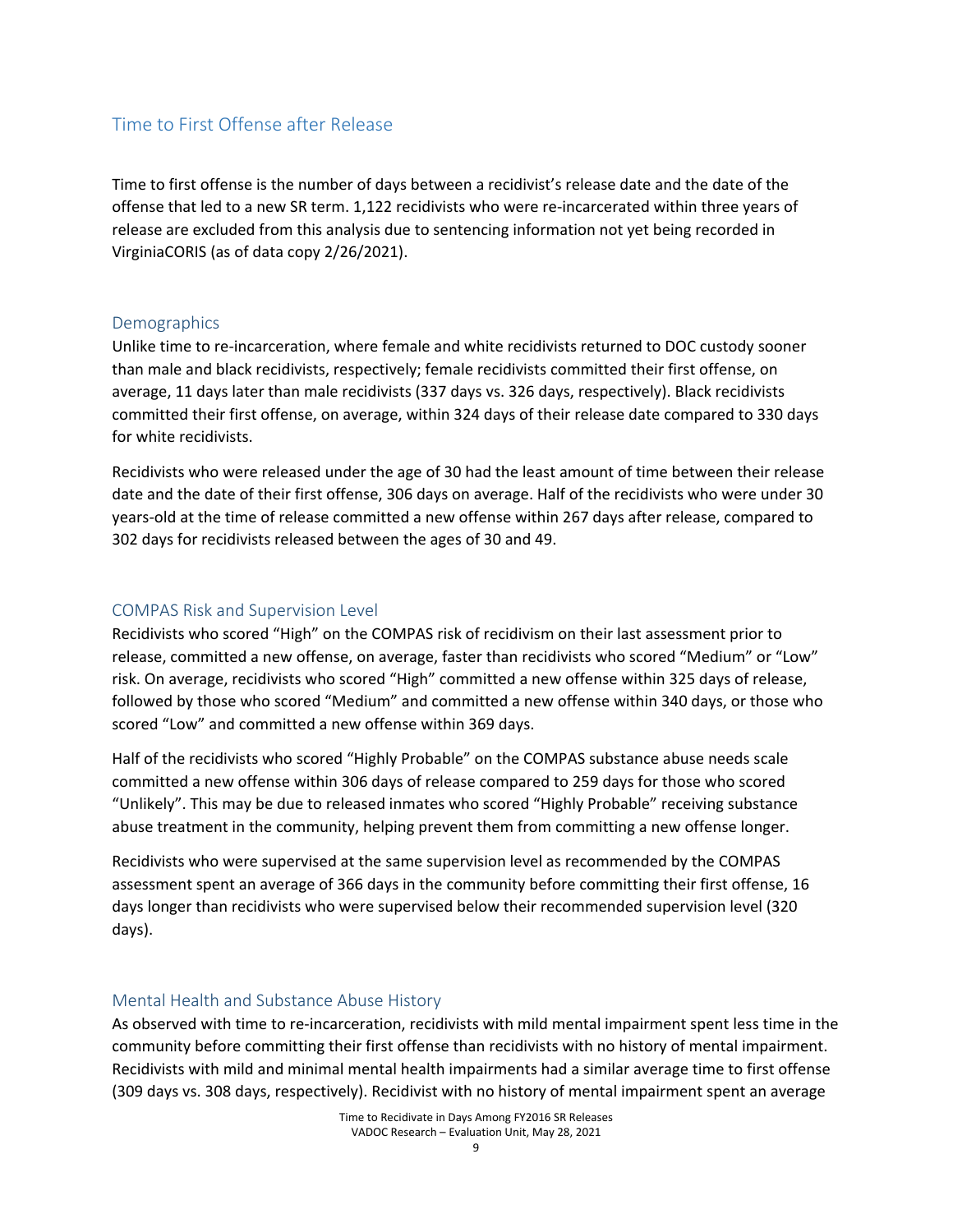of 339 days in the community before committing their first offense, approximately 30 days longer than recidivist with minimal or mild mental health impairments.

Recidivists with a history of testing positive for only cocaine spent the most time, on average, in the community before committing their first offense (358 days) compared to recidivists with a history of testing positive for opioids only, both opioids and cocaine, or neither cocaine or opioids. This again may be attributed to substance abuse treatment in the community. On average, recidivists who participated in substance abuse programming after release spent longer in the community before committing their first offense than recidivists who did not participate in substance abuse programming. Recidivists with a history of testing positive for cocaine only who participated in substance abuse programming after release spent 118 days longer in the community before committing their first offense compared to those who did not participate in substance abuse programming (469 days vs. 352 days, respectively).

Regardless of drug use history, recidivists supervised below their recommended supervision level were more likely to recidivate than recidivists supervised at or above their recommended supervision level. Recidivists with a history of testing positive for both opioids and cocaine or neither opioids nor cocaine spent a longer amount of time in the community before committing their first offense when supervised at a higher supervision level than recommended.

Except for recidivists with a history of testing positive for opioids only, recidivists who had no technical violations spent a shorter amount of time in the community before committing their first offense than those who were given at least one technical violation.

# Criminal History

Recidivists' history of SR incarceration and whether or not they spent their most recent term of SR incarceration in a DOC facility correlated with time spent in the community before committing a new offense. Recidivists who had four or more previous SR terms of incarceration committed a new offense faster than those who had three or fewer previous SR terms of incarceration. Recidivists with no previous SR term of incarceration averaged 325 days in the community before committing a new offense compared to recidivists who had five or more previous SR terms, who averaged 320 days. Recidivists who spent the entirety of their most recent SR term in a jail committed a new offense faster than those who spent at least some time in a DOC facility (318 days vs. 338 days, respectively).

Recidivists who returned to DOC custody due to a technical probation revocation were revoked for an offense, on average, 14 days earlier than those who returned to DOC custody with a new crime probation revocation (297 days vs. 311 days, respectively). Recidivists who returned for a new crime offense spent the most time in the community of the three groups before committing their first offense, on average 375 days.

Sex offenders who returned to DOC custody for a sex offender registry violation spent less time in the community before committing their first offense than sex offenders who did not return for a registry violation. Half of all sex offenders who recidivated with a sex offender registry violation committed the violation within 234 days compared to 307 days for sex offenders who did not return for a registry related violation.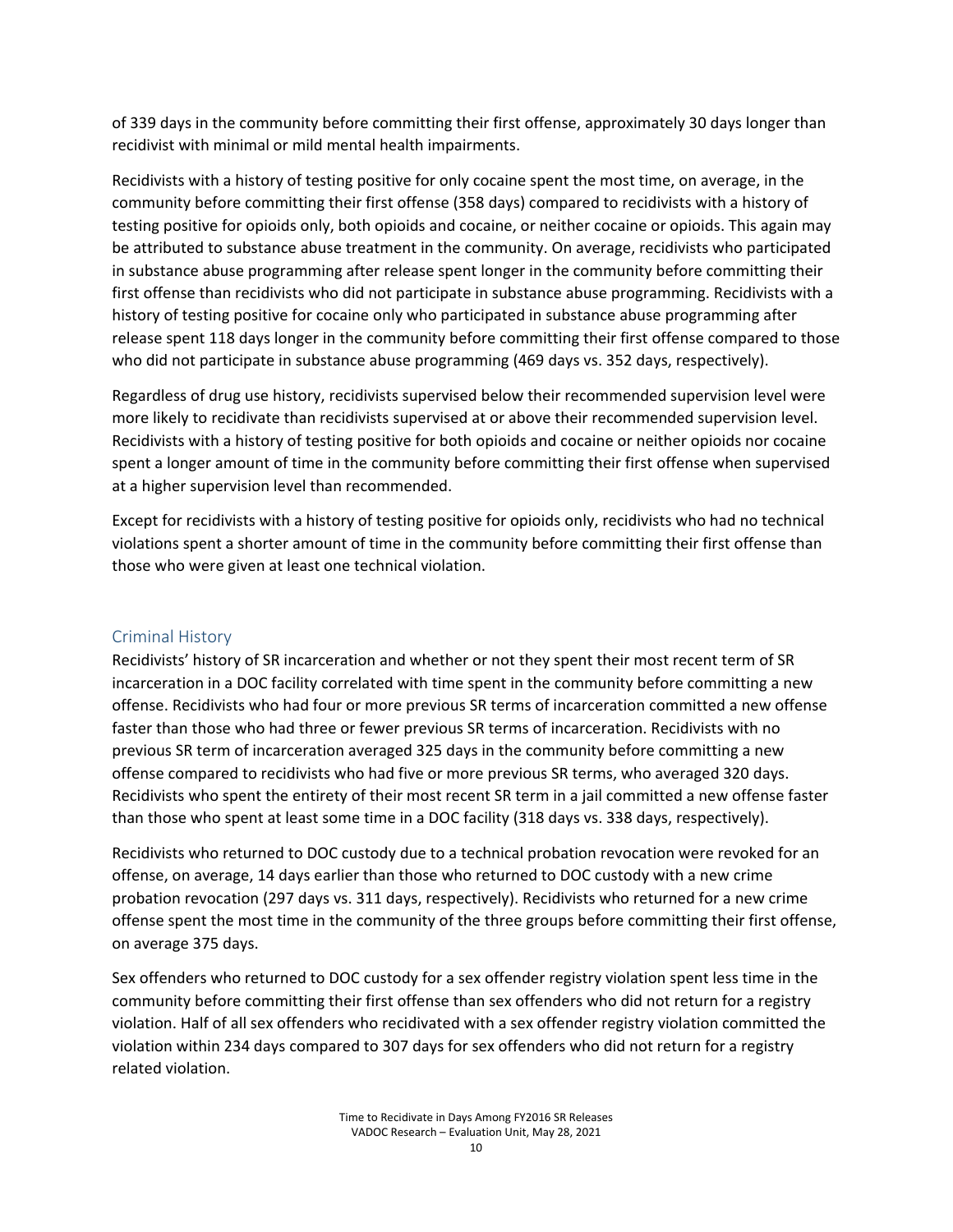| Time to First Offense in Days of FY2016 SR Releases (Total Recidivated N=1,875) <sup>1</sup> |                          |                          |                          |                          |                          |                          |                          |  |  |
|----------------------------------------------------------------------------------------------|--------------------------|--------------------------|--------------------------|--------------------------|--------------------------|--------------------------|--------------------------|--|--|
|                                                                                              | <b>Total</b>             |                          | 50th <sup>2</sup>        |                          |                          |                          | <b>Percent</b>           |  |  |
| <b>Quartiles</b><br>Gender                                                                   | <b>Recidivists</b>       | 25 <sup>th</sup>         |                          | 75th                     | <b>100th</b>             | <b>Average</b>           | Recidivated              |  |  |
| Male                                                                                         | 1,699                    | 144                      | 293                      | 480                      | 1,017                    | 326                      | 24.8%                    |  |  |
| Female                                                                                       | 176                      | 174                      | 300                      | 487                      | 967                      | 337                      | 18.0%                    |  |  |
| Race                                                                                         |                          |                          |                          |                          |                          |                          |                          |  |  |
| <b>Black</b>                                                                                 | 996                      | 135                      | 296                      | 485                      | 1,017                    | 324                      | 23.6%                    |  |  |
| White                                                                                        | 871                      | 165                      | 293                      | 477                      | 987                      | 330                      | 24.3%                    |  |  |
| Asian or Pacific Islander                                                                    | 3                        | 147                      | 168                      | $\overline{\phantom{a}}$ | 260                      | 192                      | 11.9%                    |  |  |
| American Indian or Alaskan Native                                                            | 3                        | 55                       | 370                      | $\overline{\phantom{a}}$ | 441                      | 289                      | 25.0%                    |  |  |
| Unknown                                                                                      | $\overline{2}$           | 490                      | 550                      | $\overline{\phantom{a}}$ | 610                      | 550                      | 16.7%                    |  |  |
| <b>Age at Release</b>                                                                        |                          |                          |                          |                          |                          |                          |                          |  |  |
| Under 30                                                                                     | 712                      | 131                      | 267                      | 450                      | 967                      | 306                      | 29.9%                    |  |  |
| 30-49                                                                                        | 945                      | 164                      | 302                      | 488                      | 1,017                    | 337                      | 22.9%                    |  |  |
| 50-59                                                                                        | 197                      | 131                      | 309                      | 519                      | 905                      | 350                      | 18.8%                    |  |  |
| 60-69                                                                                        | 21                       | 167                      | 259                      | 625                      | 742                      | 364                      | 8.8%                     |  |  |
| $70+$                                                                                        | $\overline{\phantom{a}}$ | $\overline{\phantom{a}}$ | $\overline{\phantom{a}}$ | $\overline{\phantom{a}}$ | --                       | $\overline{\phantom{a}}$ | 5.8%                     |  |  |
| <b>COMPAS Risk of Recidivism</b>                                                             |                          |                          |                          |                          |                          |                          |                          |  |  |
| High                                                                                         | 426                      | 146                      | 294                      | 489                      | 1,017<br>937             | 325                      | 29.9%<br>22.6%           |  |  |
| Medium<br>Low                                                                                | 310<br>159               | 166<br>184               | 307<br>338               | 481<br>546               | 947                      | 340<br>369               | 11.6%                    |  |  |
| Not Reported                                                                                 | 980                      | 134                      | 277                      | 468                      | 987                      | 317                      | 26.8%                    |  |  |
| <b>COMPAS Substance Abuse Needs Scale</b>                                                    |                          |                          |                          |                          |                          |                          |                          |  |  |
| Highly Probable                                                                              | 513                      | 169                      | 306                      | 498                      | 1,017                    | 339                      | 24.1%                    |  |  |
| Probable                                                                                     | 209                      | 176                      | 335                      | 534                      | 1,001                    | 371                      | 19.2%                    |  |  |
| Unlikely                                                                                     | 173                      | 133                      | 259                      | 431                      | 905                      | 294                      | 17.0%                    |  |  |
| Not Reported                                                                                 | 980                      | 134                      | 277                      | 468                      | 987                      | 317                      | 26.8%                    |  |  |
| Supervised at Recommended Level <sup>3</sup>                                                 |                          |                          |                          |                          |                          |                          |                          |  |  |
| Lower                                                                                        | 397                      | 147                      | 285                      | 471                      | 967                      | 320                      | 40.2%                    |  |  |
| Same                                                                                         | 905                      | 166                      | 304                      | 481                      | 1,017                    | 336                      | 28.1%                    |  |  |
| Higher                                                                                       | 287                      | 188                      | 324                      | 544                      | 987                      | 371                      | 15.6%                    |  |  |
| No Supervision Obligations                                                                   | 153                      | 109                      | 275                      | 467                      | 879                      | 301                      | 10.6%                    |  |  |
| No COMPAS Assessment                                                                         | 133                      | 61                       | 118                      | 322                      | 905                      | 221                      | 28.5%                    |  |  |
| High Risk Probationers Supervised at Recommended Level <sup>3</sup>                          |                          |                          |                          |                          |                          |                          |                          |  |  |
| Lower                                                                                        | 386                      | 147                      | 290                      | 473                      | 967                      | 321                      | 41.0%                    |  |  |
| Same                                                                                         | 20                       | 87                       | 185                      | 428                      | 551                      | 256                      | 36.8%                    |  |  |
| No Supervision Obligations<br><b>Mental Health Code</b>                                      | $\overline{\phantom{a}}$ |                          | --                       | --                       | $\overline{a}$           | $\overline{\phantom{a}}$ | 9.1%                     |  |  |
| MH-X Appropriate for Field Unit or Work Center                                               | 1                        | 484                      | 484                      | 484                      | 484                      | 484                      | 21.1%                    |  |  |
| MH-0 No history or current evidence of impairment                                            | 925                      | 154                      | 302                      | 506                      | 1,017                    | 339                      | 23.5%                    |  |  |
| MH-1 Minimal Impairment                                                                      | 107                      | 127                      | 303                      | 454                      | 823                      | 308                      | 25.1%                    |  |  |
| MH-2 Mild Impairment                                                                         | 247                      | 141                      | 269                      | 430                      | 947                      | 309                      | 26.0%                    |  |  |
| MH-3 Moderate Impairment                                                                     | 4                        | 5                        | 37                       | 184                      | 227                      | 75                       | 11.8%                    |  |  |
| MH-4 Severe Impairment                                                                       | 1                        | 302                      | 302                      | 302                      | 302                      | 302                      | 33.3%                    |  |  |
| MH-S2 Diagnosis of Serious Mental Illness                                                    | $\overline{\phantom{a}}$ | $\overline{\phantom{a}}$ | $\overline{\phantom{a}}$ | $\overline{\phantom{a}}$ | $\overline{\phantom{a}}$ | $\overline{\phantom{a}}$ | $\overline{\phantom{a}}$ |  |  |
| Not Reported                                                                                 | 590                      | 141                      | 284                      | 468                      | 987                      | 321                      | 23.5%                    |  |  |

<sup>2</sup>50th percentile=Median.  $1_{1,122}$  released inmates were excluded from this analysis due to sentencing information not yet being reported in VirginiaCORIS.

Note: As of Data Copy Date 02/26/2021. <sup>3</sup>First Supervision level assigned after release was compared to the first COMPAS recommended supervision level after release.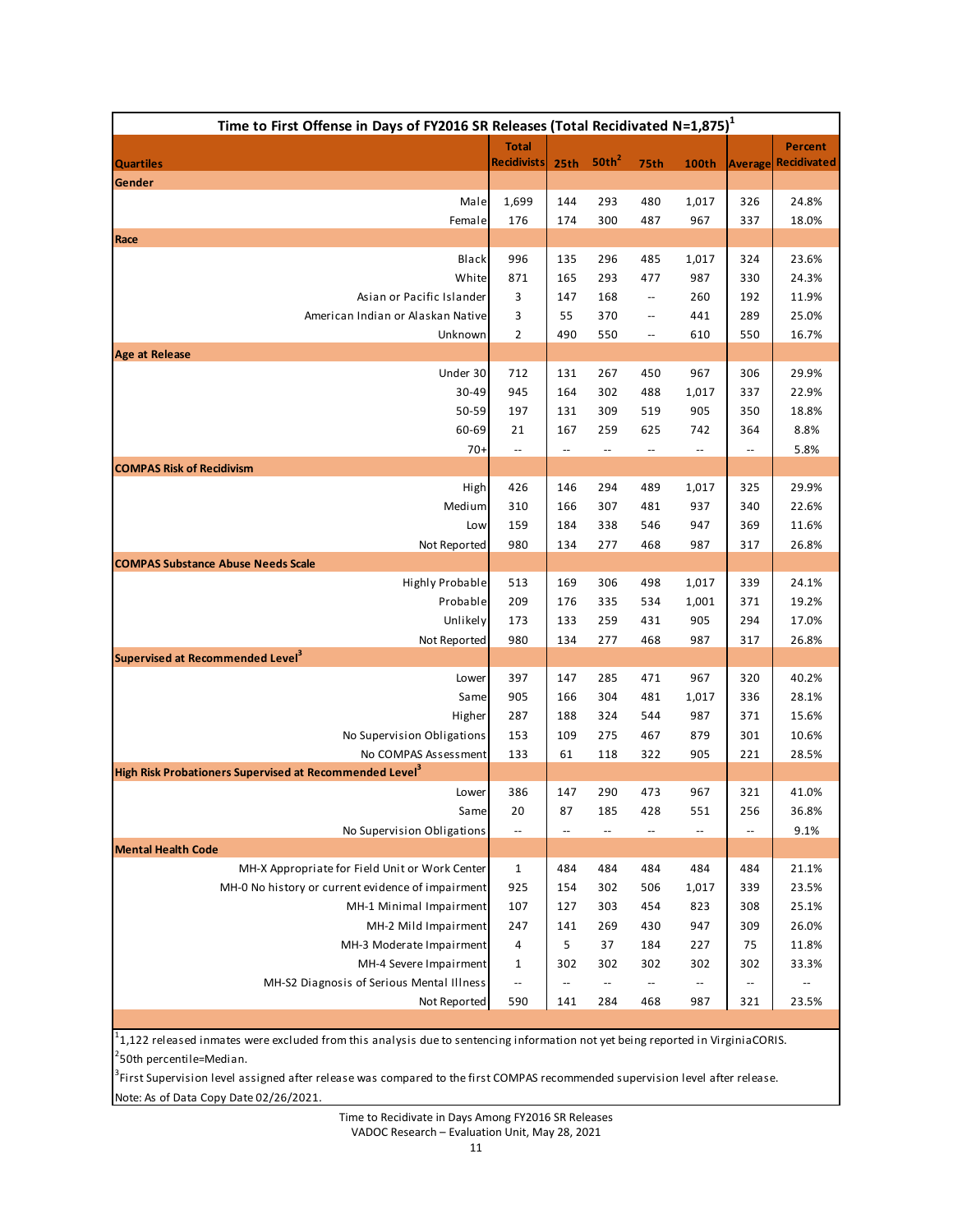| Time to First Offense in Days of FY2016 SR Releases (Total Recidivated N=1,875) <sup>1</sup>          |                    |                  |                   |            |              |            |                    |  |  |
|-------------------------------------------------------------------------------------------------------|--------------------|------------------|-------------------|------------|--------------|------------|--------------------|--|--|
|                                                                                                       | <b>Total</b>       |                  |                   |            |              |            | <b>Percent</b>     |  |  |
| <b>Quartiles</b>                                                                                      | <b>Recidivists</b> | 25 <sub>th</sub> | 50th <sup>2</sup> | 75th       | 100th        | Average    | <b>Recidivated</b> |  |  |
| <b>History of Positive Drug Tests<sup>4</sup></b>                                                     |                    |                  |                   |            |              |            |                    |  |  |
| Negative both Opioids and Cocaine                                                                     | 967                | 122              | 271               | 460        | 987          | 308        | 18.3%              |  |  |
| Positive Only Cocaine                                                                                 | 355                | 171              | 311               | 514        | 1,001        | 358        | 33.2%              |  |  |
| Positive Only Opioids                                                                                 | 254                | 176              | 294               | 471        | 904          | 326        | 27.7%              |  |  |
| Positive both Opioids and Cocaine<br>Substance Abuse Program Participation After Release <sup>4</sup> | 299                | 184              | 336               | 507        | 1,017        | 356        | 38.4%              |  |  |
| <b>Negative both Opioids and Cocaine</b>                                                              | 967                | 122              | 271               | 460        | 987          | 308        | 18.3%              |  |  |
| No                                                                                                    | 943                | 120              | 268               | 456        | 987          | 305        | 18.3%              |  |  |
| Yes                                                                                                   | 24                 | 250              | 338               | 571        | 930          | 417        | 20.8%              |  |  |
| <b>Positive only Cocaine</b>                                                                          | 355                | 171              | 311               | 514        | 1,001        | 358        | 33.2%              |  |  |
| No                                                                                                    | 336                | 169              | 306               | 503        | 1,001        | 352        | 33.5%              |  |  |
| Yes                                                                                                   | 19                 | 313              | 465               | 584        | 818          | 469        | 29.4%              |  |  |
| <b>Positive only Opioids</b>                                                                          | 254                | 176              | 294               | 471        | 904          | 326        | 27.7%              |  |  |
| No                                                                                                    | 240                | 175              | 292               | 474        | 858          | 322        | 27.2%              |  |  |
| Yes                                                                                                   | 14                 | 242              | 300               | 480        | 904          | 394        | 36.4%              |  |  |
| <b>Positive Opioids and Cocaine</b>                                                                   | 299                | 184              | 336               | 507        | 1,017        | 356        | 38.4%              |  |  |
| No                                                                                                    | 282                | 181              | 330               | 505        | 967          | 351        | 38.9%              |  |  |
| Yes                                                                                                   | 17                 | 254              | 362               | 594        | 1,017        | 428        | 33.6%              |  |  |
| Supervised at Recommended Level by History of Positive Drug Test <sup>3,4</sup>                       |                    |                  |                   |            |              |            |                    |  |  |
| <b>Negative both Opioids and Cocaine</b>                                                              | 967                | 122              | 271               | 460        | 987          | 308        | 18.3%              |  |  |
| Lower                                                                                                 | 170                | 118              | 251               | 473        | 802          | 297        | 34.9%              |  |  |
| Same                                                                                                  | 434                | 131              | 276               | 435        | 947          | 304        | 23.1%              |  |  |
| Higher                                                                                                | 182                | 186              | 327               | 545        | 987          | 370        | 11.7%              |  |  |
| No Supervision Obligations                                                                            | 96                 | 104              | 281               | 462        | 879          | 299        | 8.8%               |  |  |
| No COMPAS Assessment                                                                                  | 85                 | 38               | 118               | 336        | 905          | 218        | 23.5%              |  |  |
| <b>Positive Only Cocaine</b>                                                                          | 355                | 171              | 311               | 514        | 1,001        | 358        | 33.2%              |  |  |
| Lower                                                                                                 | 86                 | 186              | 309               | 493        | 835          | 354        | 41.3%              |  |  |
| Same                                                                                                  | 191                | 189              | 335               | 529        | 1,001        | 376        | 35.5%              |  |  |
| Higher                                                                                                | 35                 | 146              | 295               | 637        | 818          | 376        | 25.9%              |  |  |
| No Supervision Obligations                                                                            | 21                 | 96               | 201               | 450        | 785          | 281        | 13.4%              |  |  |
| No COMPAS Assessment                                                                                  | 22                 | 97               | 180               | 417        | 729          | 261        | 49.5%              |  |  |
| <b>Positive Only Opioids</b>                                                                          | 254                | 176              | 294               | 471        | 904          | 326        | 27.7%              |  |  |
| Lower                                                                                                 | 47                 | 231              | 306               | 461        | 858          | 340        | 41.7%              |  |  |
| Same                                                                                                  | 128                | 184              | 301               | 486        | 837          | 336        | 27.9%              |  |  |
| Higher                                                                                                | 39                 | 181              | 291               | 454        | 904          | 327        | 19.5%              |  |  |
| No Supervision Obligations                                                                            | 25                 | 117              | 270               | 490        | 630          | 302        | 22.4%              |  |  |
| No COMPAS Assessment                                                                                  | 15                 | 81               | 116               | 503        | 713          | 229        | 43.0%              |  |  |
| <b>Positive both Opioids and Cocaine</b>                                                              | 299                | 184              | 336               | 507        | 1,017        | 356        | 38.4%              |  |  |
| Lower                                                                                                 | 94                 | 149              | 269               | 467        | 967          | 322        | 51.8%              |  |  |
| Same                                                                                                  | 152                | 221              | 357<br>343        | 514        | 1,017<br>955 | 376        | 37.1%              |  |  |
| Higher<br>No Supervision Obligations                                                                  | 31                 | 248<br>115       | 283               | 606<br>611 | 680          | 429<br>351 | 34.0%<br>14.3%     |  |  |
| No COMPAS Assessment                                                                                  | 11<br>11           | 51               | 102               | 132        | 672          | 152        | 47.5%              |  |  |
|                                                                                                       |                    |                  |                   |            |              |            |                    |  |  |

<sup>2</sup>50th percentile=Median. 1 1,122 released inmates were excluded from this analysis due to sentencing information not yet being reported in VirginiaCORIS.

<sup>3</sup>First Supervision level assigned after release was compared to the first COMPAS recommended supervision level after release.

4 History of drug test was examined before or within three years of release (end of three year follow‐up for non‐recidivists or recidivated date for recidivists).

Note: As of Data Copy Date 02/26/2021.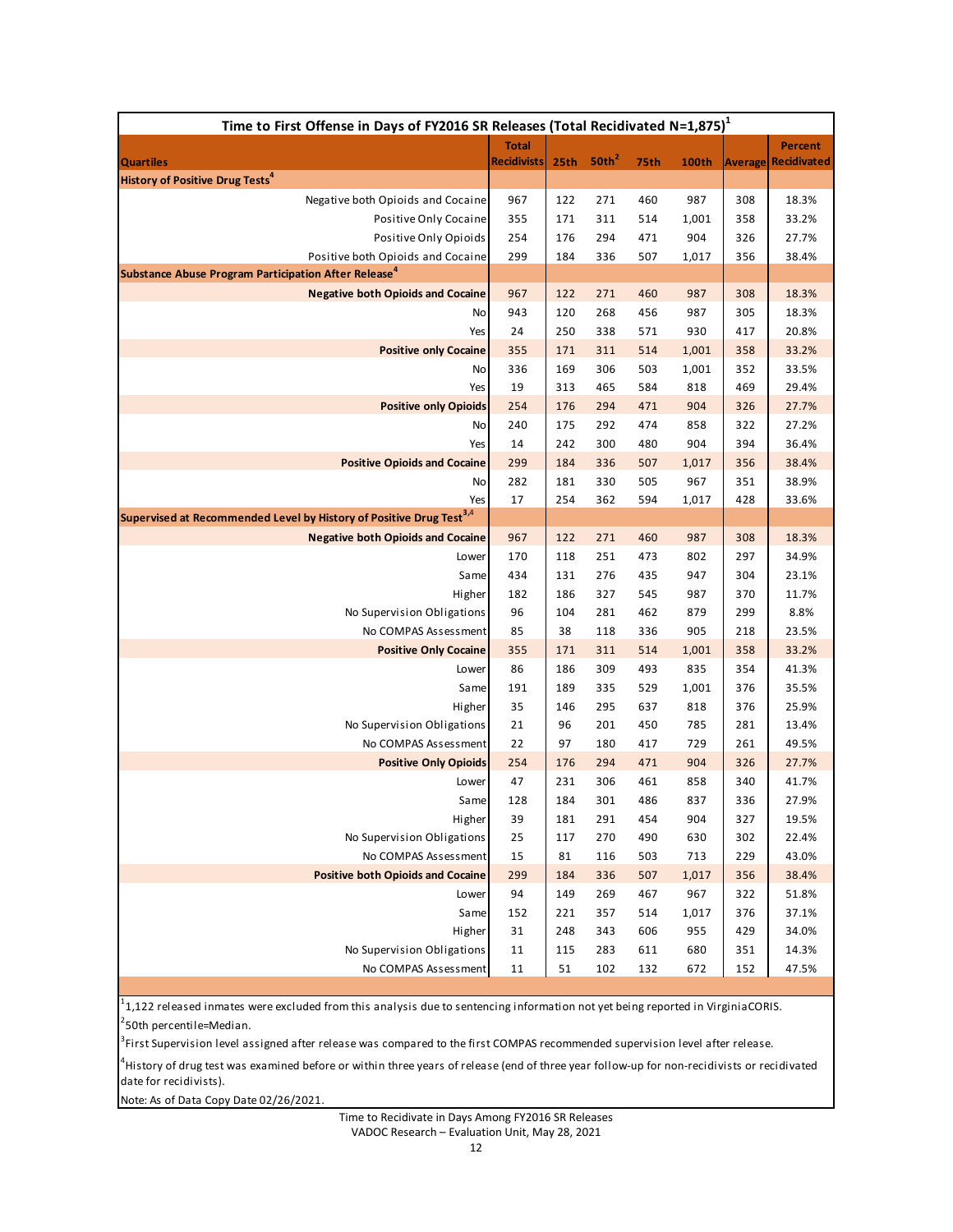| Time to First Offense in Days of FY2016 SR Releases (Total Recidivated N=1,875) <sup>1</sup> |                    |                  |                   |                          |            |                |                    |  |  |
|----------------------------------------------------------------------------------------------|--------------------|------------------|-------------------|--------------------------|------------|----------------|--------------------|--|--|
|                                                                                              | <b>Total</b>       |                  |                   |                          |            |                | <b>Percent</b>     |  |  |
| <b>Quartiles</b><br>Technical Violations by History of Positive Drug Test <sup>4</sup>       | <b>Recidivists</b> | 25 <sub>th</sub> | 50th <sup>2</sup> | 75th                     | 100th      | <b>Average</b> | <b>Recidivated</b> |  |  |
| <b>Negative both Opioids and Cocaine</b>                                                     | 967                | 122              | 271               | 460                      | 987        | 308            | 18.3%              |  |  |
| No Technical Violations                                                                      | 821                | 114              | 252               | 431                      | 986        | 293            | 15.2%              |  |  |
| 1-2 Technical Violations                                                                     | 68                 | 147              | 360               | 525                      | 791        | 354            | 34.1%              |  |  |
| 3-4 Technical Violations                                                                     | 53                 | 200              | 444               | 549                      | 987        | 408            | 43.1%              |  |  |
| 5+ Technical Violations                                                                      | 25                 | 233              | 429               | 639                      | 865        | 438            | 47.7%              |  |  |
| <b>Positive Only Cocaine</b>                                                                 | 355                | 171              | 311               | 514                      | 1,001      | 358            | 33.2%              |  |  |
| No Technical Violations                                                                      | 257                | 167              | 296               | 477                      | 895        | 334            | 27.0%              |  |  |
| 1-2 Technical Violations                                                                     | 40                 | 235              | 432               | 536                      | 1,001      | 408            | 40.9%              |  |  |
| 3-4 Technical Violations                                                                     | 42                 | 223              | 372               | 611                      | 875        | 424            | 48.8%              |  |  |
| 5+ Technical Violations                                                                      | 16                 | 187              | 423               | 743                      | 826        | 443            | 43.2%              |  |  |
| <b>Positive Only Opioids</b>                                                                 | 254                | 176              | 294               | 471                      | 904        | 326            | 27.7%              |  |  |
| No Technical Violations                                                                      | 200                | 174              | 294               | 479                      | 904        | 324            | 21.6%              |  |  |
| 1-2 Technical Violations                                                                     | 28                 | 264              | 325<br>254        | 460<br>459               | 752<br>858 | 353<br>309     | 37.0%<br>49.2%     |  |  |
| 3-4 Technical Violations<br>5+ Technical Violations                                          | 16<br>10           | 111<br>166       | 292               | 464                      | 579        | 311            | 58.0%              |  |  |
| <b>Positive both Opioids and Cocaine</b>                                                     | 299                | 184              | 336               | 507                      | 1,017      | 356            | 38.4%              |  |  |
| No Technical Violations                                                                      | 210                | 166              | 319               | 480                      | 967        | 340            | 31.0%              |  |  |
| 1-2 Technical Violations                                                                     | 37                 | 239              | 350               | 515                      | 955        | 373            | 47.2%              |  |  |
| 3-4 Technical Violations                                                                     | 29                 | 162              | 381               | 583                      | 1,017      | 380            | 53.3%              |  |  |
| 5+ Technical Violations                                                                      | 23                 | 255              | 399               | 679                      | 846        | 438            | 46.6%              |  |  |
| <b>Previous SR Incarcerations</b>                                                            |                    |                  |                   |                          |            |                |                    |  |  |
| No previous SR terms                                                                         | 803                | 142              | 295               | 474                      | 986        | 325            | 19.5%              |  |  |
| 1 previous SR term                                                                           | 460                | 150              | 290               | 470                      | 987        | 324            | 24.8%              |  |  |
| 2 previous SR terms                                                                          | 263                | 150              | 301               | 505                      | 1,017      | 339            | 30.4%              |  |  |
| 3 previous SR terms                                                                          | 165                | 146              | 296               | 525                      | 1,001      | 340            | 35.0%              |  |  |
| 4 previous SR terms                                                                          | 93                 | 143              | 296               | 438                      | 742        | 310            | 36.6%              |  |  |
| 5 or more previous SR terms<br><b>Location History</b>                                       | 91                 | 118              | 285               | 497                      | 905        | 320            | 39.3%              |  |  |
| DOC Facility Releases                                                                        | 877                | 165              | 301               | 492                      | 1,017      | 338            | 21.0%              |  |  |
| Jail Only Releases                                                                           | 998                | 135              | 280               | 468                      | 987        | 318            | 26.9%              |  |  |
| <b>Good Time Earning Rate</b>                                                                |                    |                  |                   |                          |            |                |                    |  |  |
| Level 1 (4.5 days per 30)                                                                    | 1,547              | 147              | 296               | 486                      | 1,017      | 329            | 23.1%              |  |  |
| Level 2 (3.0 days per 30)                                                                    | 98                 | 153              | 271               | 438                      | 875        | 314            | 24.1%              |  |  |
| Level 3 (1.5 days per 30)                                                                    | 45                 | 109              | 300               | 440                      | 826        | 312            | 25.5%              |  |  |
| Level 4 (0 days per 30)                                                                      | 183                | 125              | 275               | 481                      | 955        | 316            | 33.1%              |  |  |
| Not Yet Calculated                                                                           | $\overline{2}$     | 437              | 640               | $\overline{\phantom{a}}$ | 843        | 640            | 18.8%              |  |  |
| <b>Crime Type</b>                                                                            |                    |                  |                   |                          |            |                |                    |  |  |
| Violent                                                                                      | 494                | 144              | 285               | 458                      | 947        | 311            | 21.4%              |  |  |
| Property/Public Order                                                                        | 1,008              | 144              | 294               | 481                      | 987        | 330            | 27.0%              |  |  |
| Drug                                                                                         | 373                | 157              | 306               | 505                      | 1,017      | 341            | 21.2%              |  |  |
| Violent by §17.1-805<br>No                                                                   | 719                | 164              | 307               | 503                      | 1,017      | 345            | 20.5%              |  |  |
| Yes                                                                                          | 1,156              | 137              | 283               | 465                      | 987        | 316            | 26.8%              |  |  |
|                                                                                              |                    |                  |                   |                          |            |                |                    |  |  |

<sup>2</sup>50th percentile=Median. 1 1,122 released inmates were excluded from this analysis due to sentencing information not yet being reported in VirginiaCORIS.

4 History of drug test was examined before or within three years of release (end of three year follow‐up for non‐recidivists or recidivated date for recidivists).

Note: As of Data Copy Date 02/26/2021.